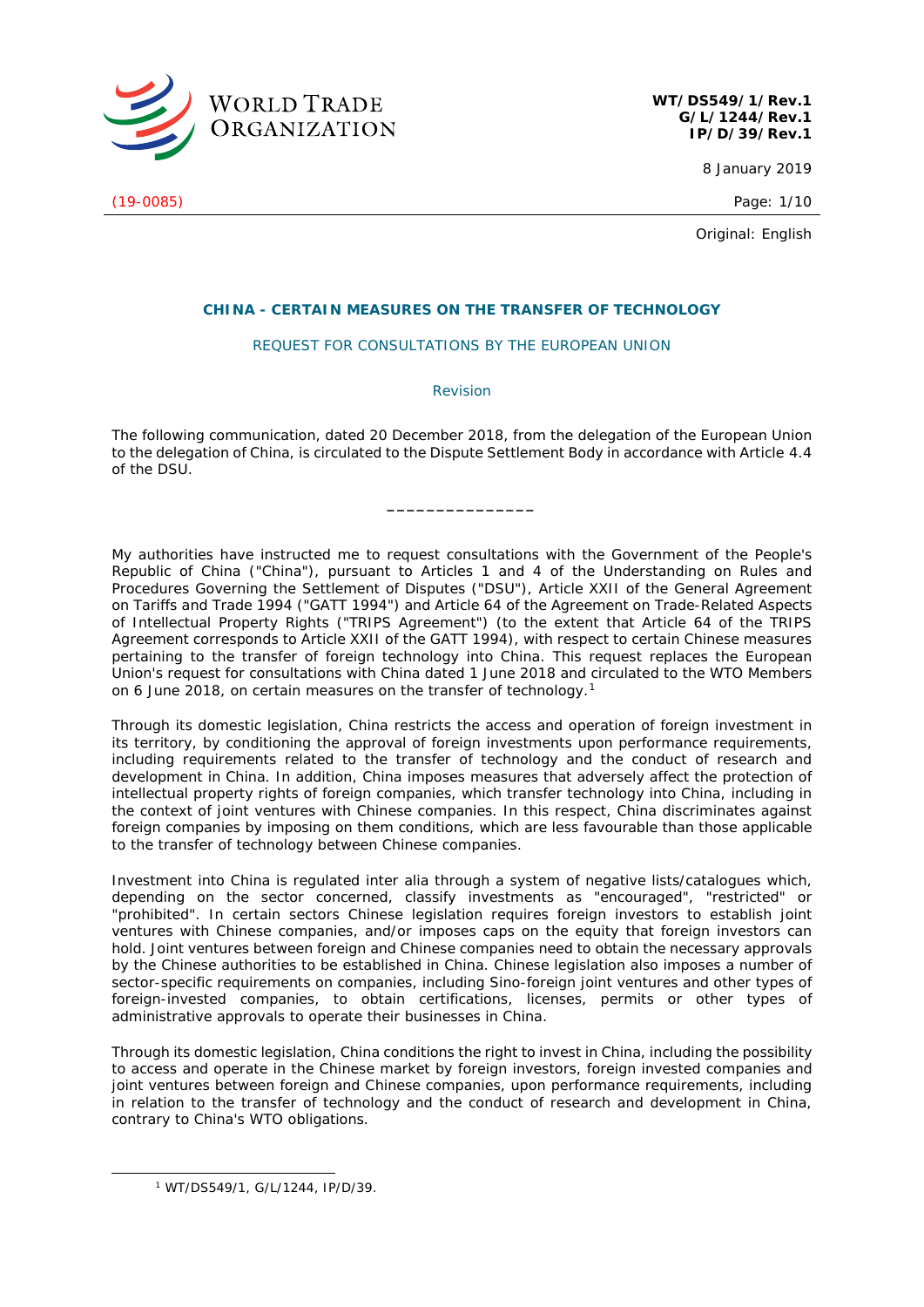$-2 -$ 

In addition, through its domestic legislation, China imposes a different set of rules on the import of technology, including industrial property rights, other intellectual property rights and undisclosed information ("intellectual property rights"), than the rules, which are applicable to technology transfers occurring between Chinese companies. The Chinese measures at issue discriminate against foreign holders of intellectual property rights, and restrict the foreign right holders' ability to protect certain intellectual property rights in China, contrary to China's WTO obligations.

China imposes restrictions on the rights of foreign intellectual property right holders to freely negotiate market-based contractual terms in licensing and other technology-related contracts concerning the transfer of technology to China. Notably, China appears to impose mandatory contract terms for contracts concerning the import of technology into China that discriminate against and are less favourable for foreign intellectual property rights holders. In addition to being discriminatory, these mandatory contract terms also appear to restrict intellectual property right holders who import technology into China in their ability to protect their intellectual property rights in China.

The legal instruments through which China imposes and administers these measures, include the following, operating separately or collectively:

- *Notice on Issuing the National Medium-and Long–Term Science and Technology Development Plan Outline* (2006-2020) (State Council, Guo Fa [2005] No. 44, issued December 26, 2005);
- *Opinions on Encouraging Technology Importing and Innovation and Promoting Changes in Pattern of Trade Growth* (MOFCOM, NDRC, MOST, MOF, GAC, SAT, SIPO, SAFE, Shang FU Mao Fa [2006] No. 13, issued July 14, 2006)*;*
- *State Council Decision on Accelerating and Cultivating the Development of Strategic Emerging Industries* (State Council, Guo Fa [2010] No. 32, issued October 10, 2010);
- *CCP Central Committee Decision on Several Major Issues for Comprehensively Deepening Reform,* CCP Central Committee, issued November 12, 2013 (Third Plenary Session of the 18<sup>th</sup> National Congress of the CCP);
- *Notice of the State Council on Printing and Distributing the "China Manufacturing 2025"*, (State Council, Guo Fa [2015] No. 28, issued May 8, 2015);
- *The 13th Five-Year Plan for Economic and Social Development of the People's Republic of China (2016-2020)*, translated by Compilation and Translation Bureau, Central Committee of the Communist Party of China Beijing, China*,* available at [http://en.ndrc.gov.cn/;](http://en.ndrc.gov.cn/)
- *Auto Industry Development Policy,* NDRC Decree No. 8, issued in 2004, revised in 2009;
- *Energy-Saving and New-Energy Automotive Industry Development Plan (2012-2020) (NEV Plan)* (State Council, Guo Fa [2012] No. 22, issued June 28, 2012);
- *Notice on printing and issuing Medium and Long Term Development Planning of Vehicle Industry,* Ministry of Industry and Information Technology, National Development and Reform Commission and Ministry of Science and Technology, MIITLZ [2017] No. 53, issued on April 25, 2017;
- *Catalogue of Industries for Guiding Foreign Investment (2017 Revision)* (Order No. 4 NDRC, MOFCOM, promulgated on 28 June 2017, effective on 28 July 2017);
- *Special Management Measures for the Market Entry of Foreign Investment (Negative List) (2018 Version)*, (Order No. 18, NDRC, MOFCOM, promulgated on 28 June 2018, effective on  $28$  July 2018);
- *Law of the People's Republic of China on Chinese-Foreign Equity Joint Ventures* (adopted at the Second Session of the Fifth National People's Congress on July 1, 1979, effective July 8, 1979, in Order No. 7 of the Chairman of the Standing Committee, amended April 4, 1990,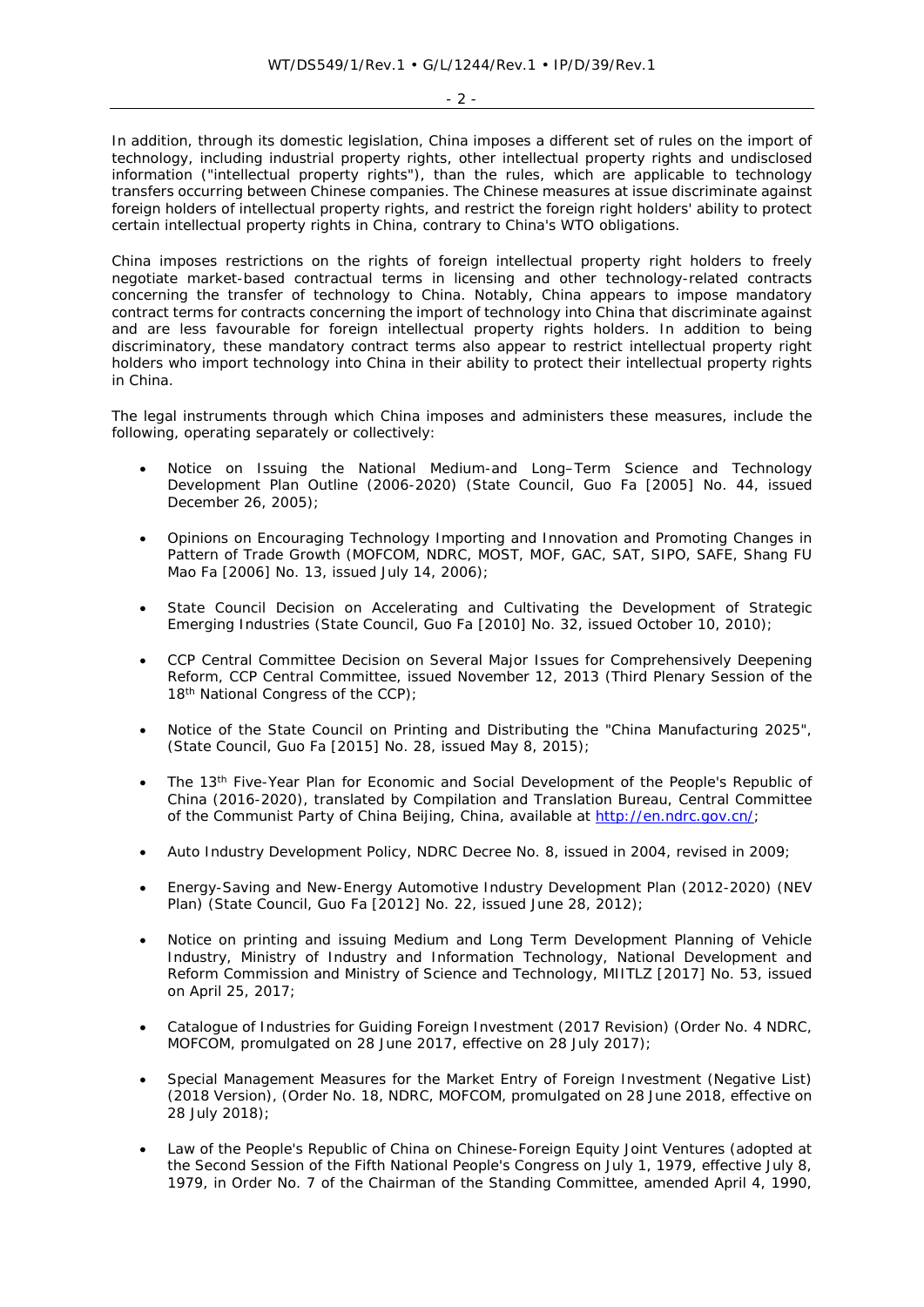in Executive Order No. 27, further amended March 15, 2001, in Executive Order No. 48, and September 3, 2016, in Executive Order No. 51, effective on October 1, 2016);

- *Regulations for the Implementation of the Law of the People's Republic of China on Chinese-Foreign Equity Joint Ventures* (State Council, Guo Fa [1983] No. 148, issued September 20, 1983, effective September 20, 1983, amended January 15, 1986, in Guo Fa [1986] No. 6, further amended December 21, 1987, in Guo Fa [1987] No. 110, July 22, 2001, in Order of the State Council No. 311, January 8, 2011, in Order of the State Council No. 588, and February 19, 2014, in Order of the State Council No. 648);
- *Seed Law of the People's Republic of China* (amended and adopted at the 17th Session of the Standing Committee of the 12th National People's Congress of the People's Republic of China on November 4, 2015, in Order No. 35 of the President of the People's Republic of China, promulgated on 11 April 2015, effective on 1 January 2016);
- *Measures for the Administration of Crop Seed Production and Operation Licenses*, (Order No. 5 of 2016 of the Ministry of Agriculture of the People's Republic of China, issued on 15 August 2016);
- *Administration of the Examination, Approval and Registration of Foreign-invested Crop Seed Enterprises Provisions* (promulgated by the Ministry of Agriculture, State Planning Commission, MOFTEC and State Administration for Industry and Commerce on and effective as of 8 September 1997);
- *New Energy Vehicle Production Enterprises and Product Admissions Regulations* (including *Annex 1 on Review Requirements for Access of New Energy Vehicle Manufacturers*), (Decree of the Ministry of Industry and Information Technology No. 39 of 6 January 2017, reviewed and passed at the 26<sup>th</sup> Ministerial Meeting of the Ministry of Industry and Information Technology of the People's Republic of China on October 20, 2016 and adopted on 6 January 2017, effective  $1<sup>st</sup>$  of July 2017);
- *Provisions on Administration of Newly Established Pure Electric Passenger Vehicle Enterprises,* Order No. 27 of the National Development and Reform Commission and the Ministry of Industry and Information Technology, issued and effective on July 10, 2015;
- *Foreign Trade Law of the People's Republic of China* (adopted at the Eighth Session of the Standing Committee of the Seventh National People's Congress on May 12, 1994, effective July 1, 1994, in Executive Order No. 22, amended by the Eighth Session of the Standing Committee of the Tenth National People's Congress on April 6, 2004, effective July 1, 2004, in Executive Order No. 15, further amended November 7, 2016, in Executive Order No. 57);
- *Regulations of the People's Republic of China on the Administration of the Import and Export of Technologies* (Order of the State Council No. 331, issued December 10, 2001, effective January 1, 2002, amended January 8, 2011, in Order of the State Council No. 588);
- *Measures for the Administration of Registration of Technology Import and Export Contracts of the People's Republic of China,* (Order No.3 [2009] of the Ministry of Commerce, promulgated on February 1st, 2009, effective on March 3rd, 2009) (repealing the *Measures for the Administration of Technology Import and Export Contracts Registration (Decree No.* 17, 2001 of the Ministry of Foreign Trade and Economic Cooperation);
- *Contract Law of the People's Republic of China* (adopted at the Second Session of the Ninth National People's Congress on March 15, 1999, effective October 1, 1999, in Executive Order No. 15);
- *Interpretation of the Supreme People's Court concerning Some Issues on Application of Law for the Trial of Cases on Disputes over Technology Contract* (Judicial interpretation promulgated by Supreme People's Court on 16 December 2004 and effective as of 1 January 2005);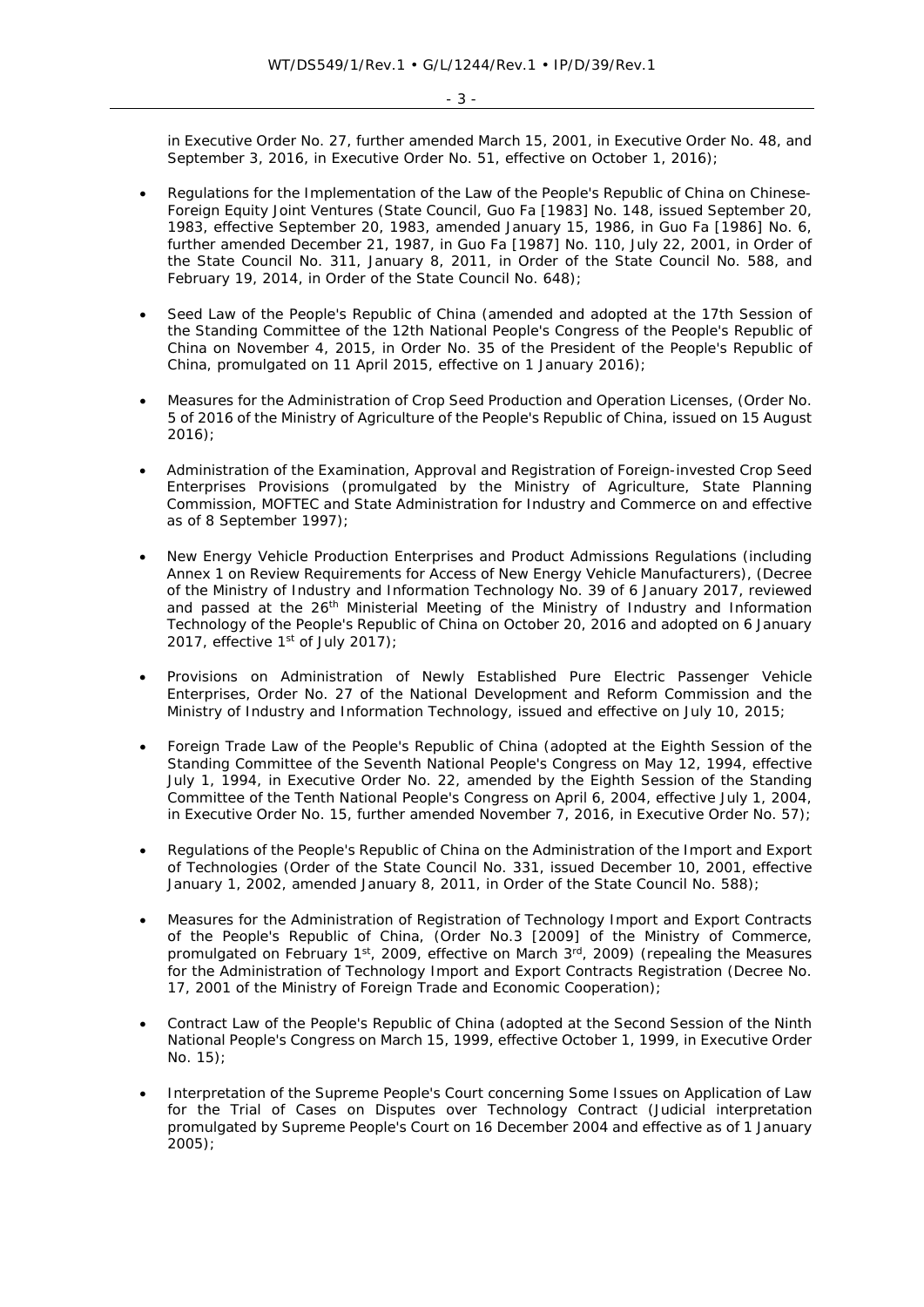- *Working Measures for Outbound Transfer of Intellectual Property Rights (For Trial Implementation)*, (State Council, Guo Ban Fa [2018] No. 19, issued March 18, 2018, effective March 29, 2018);
- *Questions and Answers around Regulations on Administration of Technology Import and Export of People's Republic of China*, Finance Law Department of the Legislative Affairs Office of the State Council, April 2002;
- *Anti-Unfair Competition Law of the People's Republic of China* (Order of the President of the People's Republic of China No. 77, adopted on November 4, 2017, effective January 1, 2018);
- *Anti-Monopoly Law* (Order of the President of the People's Republic of China No. 68 adopted on August 30, 2007, effective August 1, 2008);
- *Provisions for Administrative Authorities for Industry and Commerce on Prohibiting Abuses of Dominant Market Positions* (Order No. 54 of the State Administration of Industry and Commerce (SAIC), adopted on December 31, 2010, effective February 1, 2011);
- *Provisions on Prohibiting the Abuse of Intellectual Property Rights to Exclude and Restrain Competition* (Order No. 74 of the State Administration for Industry and Commerce (SAIC), adopted on April 7, 2015, effective August 1, 2015);
- *Catalogue of Technology Restricted or Prohibited from Import* (Order No. 7 [2007] of the Ministry of Commerce, promulgated on October 23, 2007, effective on November 22, 2007);
- *Catalogue of Technology Restricted or Prohibited from Export* (Order No. 12 [2008] of the Ministry of Commerce and Ministry of Science and Technology, promulgated on September 16, 2008, effective on November 1st, 2008);
- *Encouraged Catalogue of Technology and Products for Import*, issued by NDRC and MOFCOM on 9 September 2016;
- *Several Opinions of the Ministry of Commerce and the Ministry of Science and Technology on Encouraging Technology Export* (Shang Fu Mao Fa [2009] No. 584, issued on July 12, 2009);
- *Law of the People's Republic of China on Progress of Science and Technology*, (Order of the President of the People's Republic of China, No. 82, amended and adopted at the 31st Meeting of the Standing Committee of the Tenth National People's Congress of the People's Republic of China on December 29, 2007, effective July 1, 2008);
- Unpublished measures through which China imposes and administers the above referred restrictions;
- as well as any annexes or schedules thereto, amendments, supplements, extensions, replacement measures, renewal measures, related measures, or implementing measures.

In particular, the European Union considers that:

(1) The *Regulations for the Implementation of the Law of the People's Republic of China on Chinese-Foreign Equity Joint Ventures* ("JV Regulation") operating separately or together with other listed instruments, notably the *Law of the People's Republic of China on Chinese-Foreign Equity Joint Ventures* ("JV Law"), is inconsistent with China's commitments under Paragraph 7.3 of Part I of the *Protocol on the Accession of the People's Republic of China[2](#page-3-0)* ("Accession Protocol") and Paragraph 1.2 of Part I of the Accession Protocol, which incorporates the commitments under Paragraph 49 and Paragraph 203 of the Report of the *Working Party on the Accession of the People's Republic of China to the WTO[3](#page-3-1)* ("Working Party Report"). This is

<span id="page-3-1"></span><span id="page-3-0"></span> <sup>2</sup> WT/L/432.

<sup>&</sup>lt;sup>3</sup> WT/ACC/CHN/49.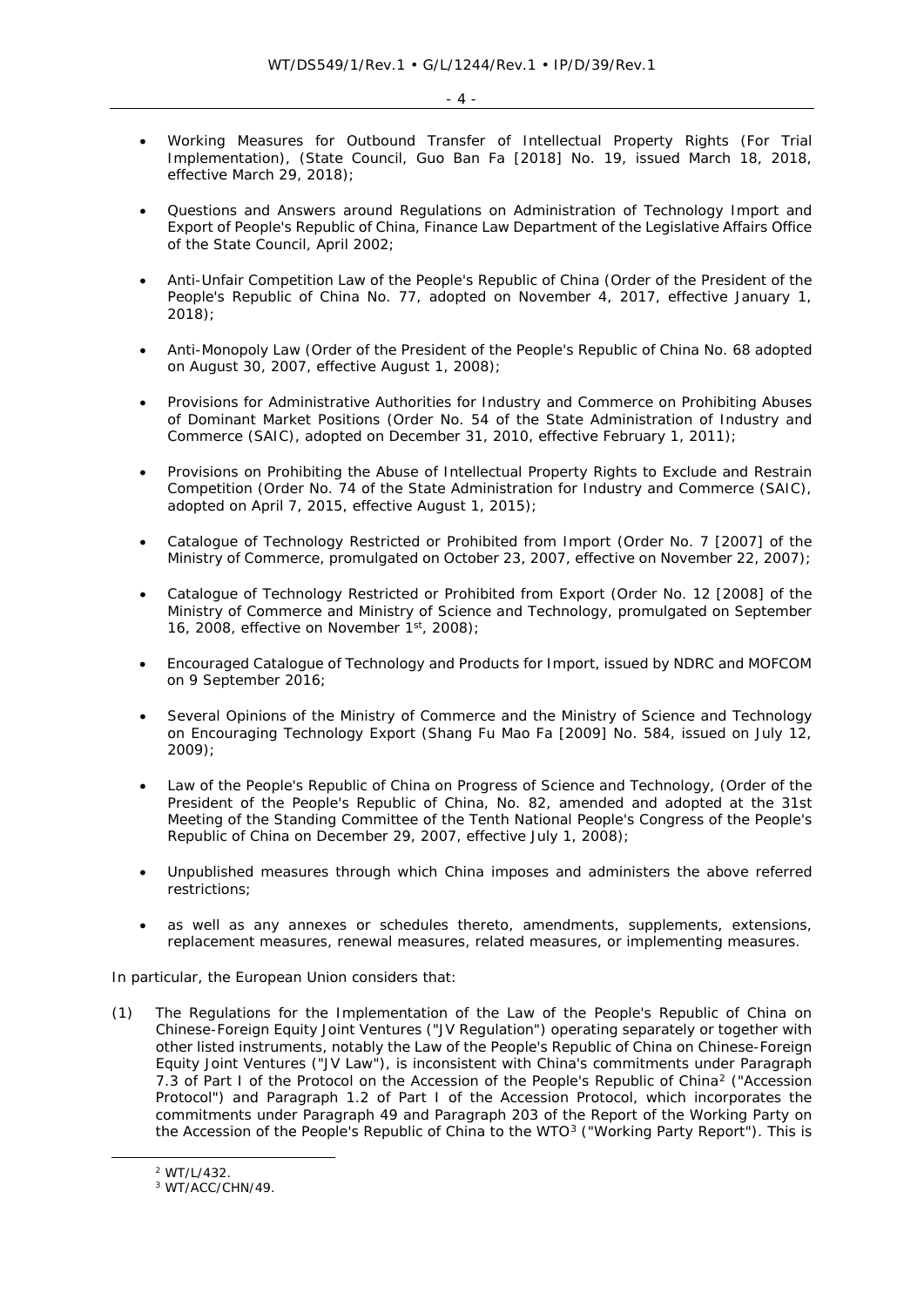- 5 -

because China conditions the right of a foreign investor to invest in China upon the transfer of certain technology to the joint venture with a Chinese partner. In particular, by imposing requirements on the type of technology to be transferred to the joint venture, China prevents or restricts the possibility for a foreign investor to freely decide or freely agree with the joint venture partner on the type of technology to be transferred to the joint venture. China makes such requirements conditional on obtaining the necessary approvals by the national or subnational authorities. For example,

- Article 5 of the *JV Law* requires that the technology and equipment contributed by a foreign partner to a joint venture be advanced and suitable to the needs of China. Moreover, Article 5 of the *JV Law* requires the foreign partner to the joint venture to pay compensation if losses occur due to the intentional supply of outdated technology or equipment;
- Article 41 of the *JV Regulation* provides that the technology acquired by the joint venture must be appropriate and advanced and enable the joint venture's products to display conspicuous social and economic results domestically or be competitive on the international market;
- Pursuant notably to Articles 7, 11, 26 and 27 of the *JV Regulation*, details about the technology transferred to the joint venture by the foreign partner are part of the information that must be submitted to the Chinese authorities for examination to obtain approval of the joint venture. In particular, Article 27 provides that the technology contributed by the foreign parties shall be subject to the examination and approval by the competent authorities.
- The *JV Regulation* and notably its Article 4(3), operating solely or together with other listed instruments, precludes the approval of a joint venture by the authorities if the project is not in conformity with the development of China's national economy.

Pursuant to Paragraph 7.3 of its *Accession Protocol,* China committed to eliminate and cease to enforce performance requirements made effective through laws, regulations or other measures. Moreover, China committed not to enforce provisions of contracts imposing such requirements. China also committed to ensure that the means of approval by national and sub-national authorities of the right of investment would not be conditioned on performance requirements of any kind, such as local content, offsets, the transfer of technology, export performance or the conduct of research and development in China. Pursuant to Paragraph 203 of its *Working Party Report*, China committed that the allocation, permission or rights for importation and investment would not be conditional upon performance requirements set by national or sub-national authorities, or subject to secondary conditions covering, for example, the transfer of technology.

Contrary to the afore mentioned commitments, the *JV Law* and the *JV Regulation,* operating separately or together with other listed instruments, impose performance requirements related to the transfer of certain technologies. Compliance with these requirements is a precondition for obtaining the necessary approvals by the Chinese authorities.

Pursuant to Paragraph 203 of its *Working Party Report* China committed that, consistently with its obligations under the WTO Agreement and the Protocol, the freedom of contract of enterprises would be respected by China. Furthermore, in Paragraph 49, second sentence, of its *Working Party Report* China committed that the terms and conditions of technology transfer, production processes or other proprietary knowledge, particularly in the context of an investment, would only require agreement between the parties to the investment.

The European Union considers that China interferes in the technology transfer between enterprises contrary to Paragraph 1.2 of Part I of China's Accession Protocol, which incorporates China's commitment under the second sentence of Paragraph 49 of the Working Party Report, by subjecting to examination and approval by the Chinese authorities the technology contributed to the joint venture, and the joint venture contracts incorporating such technology. The European Union further considers that through the afore mentioned restrictions China violates Paragraph 1.2 of Part I of the Accession Protocol, which incorporates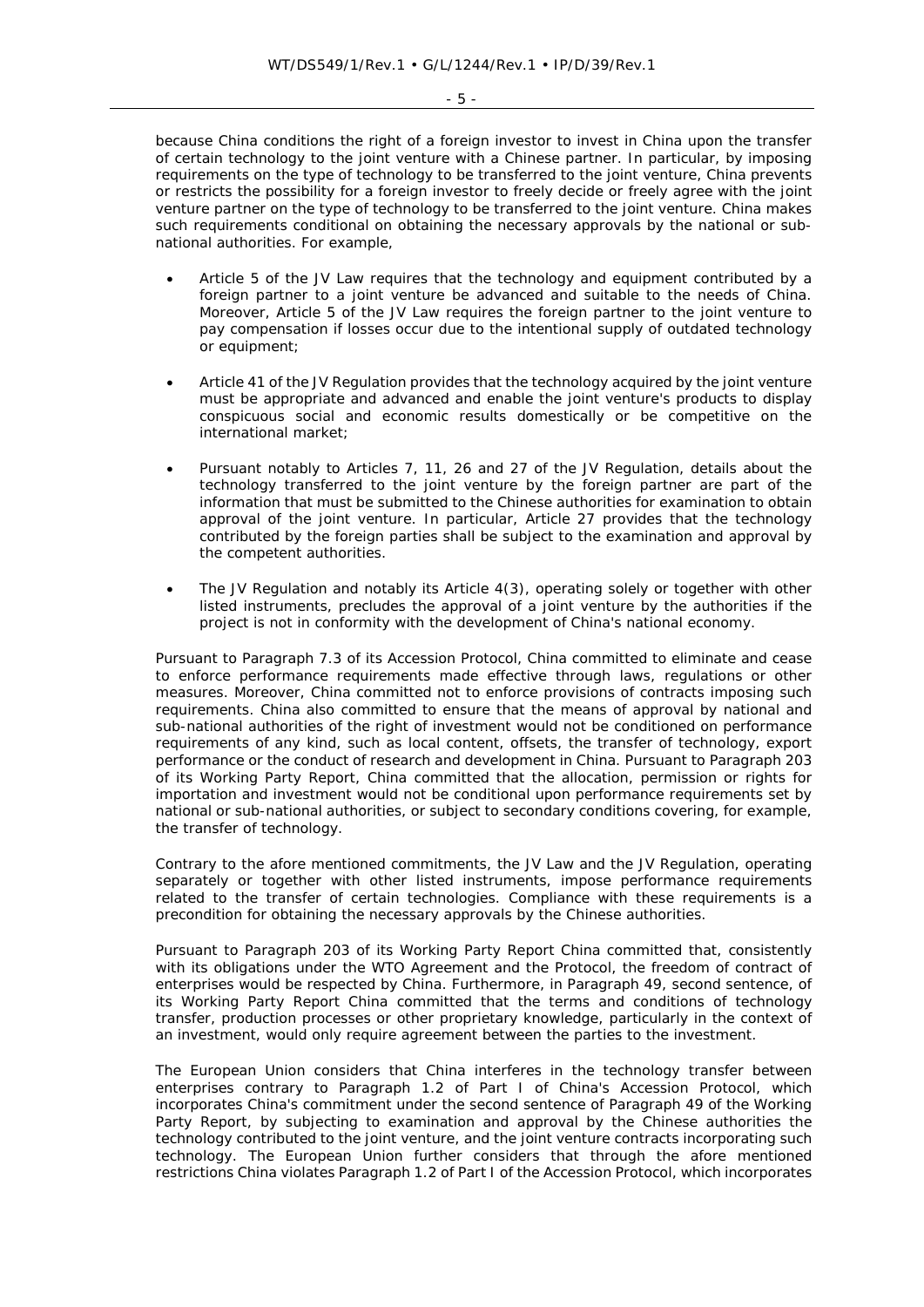- 6 -

commitments under the second sentence of Paragraph 49 and fifth sentence of Paragraph 203 of the Working Party Report, because these restrictions limit the freedom of contract of enterprises in China.

- (2) The *New Energy Vehicle Production Enterprises and Product Admissions Regulations* ("NEV Regulation"), operating separately or together with other listed instruments, are inconsistent with China's commitments under Paragraph 7.3 of Part I of China's *Accession Protocol* and Paragraph 1.2 of Part I of the Accession Protocol, which incorporates the commitments under Paragraph 49 and Paragraph 203 of its Working Party Report. This is because, through the NEV Regulation, operating separately or together with other listed instruments, China imposes performance requirements on foreign auto manufacturers as conditions for foreign investors to access and operate in the New Energy Vehicle (NEV) market in China; notably, the mandatory requirements to understand and master relevant technologies, and to possess specific tools, equipment, software, facilities, production capacity and other capabilities. China also imposes a set of general requirements to access and operate in the NEV market that include, among others, the localisation of relevant production, operations and research and development activities in China. Through the approval processes established under Chinese law and carried out by the relevant Chinese authorities, China interferes in the technology transfer between enterprises and conditions foreign investment on performance requirements. For example,
	- Under Item I(2), first paragraph, of Annex 1 of the *NEV Regulation*, enterprises applying for access to the NEV market in China are required to understand and master technologies pertinent to the development and manufacturing of NEVs;
	- Under Item I(2), point (5) of Annex 1 of the *NEV Regulation*, enterprises applying for access to the plug-in hybrid electric vehicle (PHEV) market are required to also understand and master technologies of the control systems for engine and electromechanical coupling devices;
	- Under Item I(2), point (5) of Annex 1 of the *NEV Regulation*, enterprises applying for access of the fuel cell electric vehicle (FCEV) market are required to understand and master technologies related to fuel cell system control and hydrogen storage system control;
	- Under Item I(5) of Annex I of the NEV Regulation, enterprises applying for access to the NEV market in China are required to possess necessary tools, software and equipment for the development of vehicles and related systems, and to have certain development capabilities.
	- Under Item II(9) of Annex I of the NEV Regulation, enterprises applying for access to the NEV market in China are required to have certain production capacity, including specific production tools, equipment and machinery.
	- Under Item I(1), first paragraph of Annex I of the *NEV Regulation*, enterprises applying for access to the NEV market in China are generally required to set up a design and development institution exclusively for product design and manufacturing process development in China;
	- Under Item I(3), first paragraph of Annex I of the *NEV Regulation*, enterprises applying for access to the NEV market in China are generally required to establish and maintain on the Chinese territory specific software and hardware, manuals and other design documentation;
	- Under Item I(4) points (1) to (3) of Annex I of the *NEV Regulation*, enterprises applying for access to the NEV market in China are generally required to establish product information databases in China that include a number of specific data and information, such as performance data, drawings, technical and design specifications;

The European Union considers that China violates its commitments under Paragraph 7.3 of Part I of the Accession Protocol and Paragraph 1.2 of Part I of the Accession Protocol, which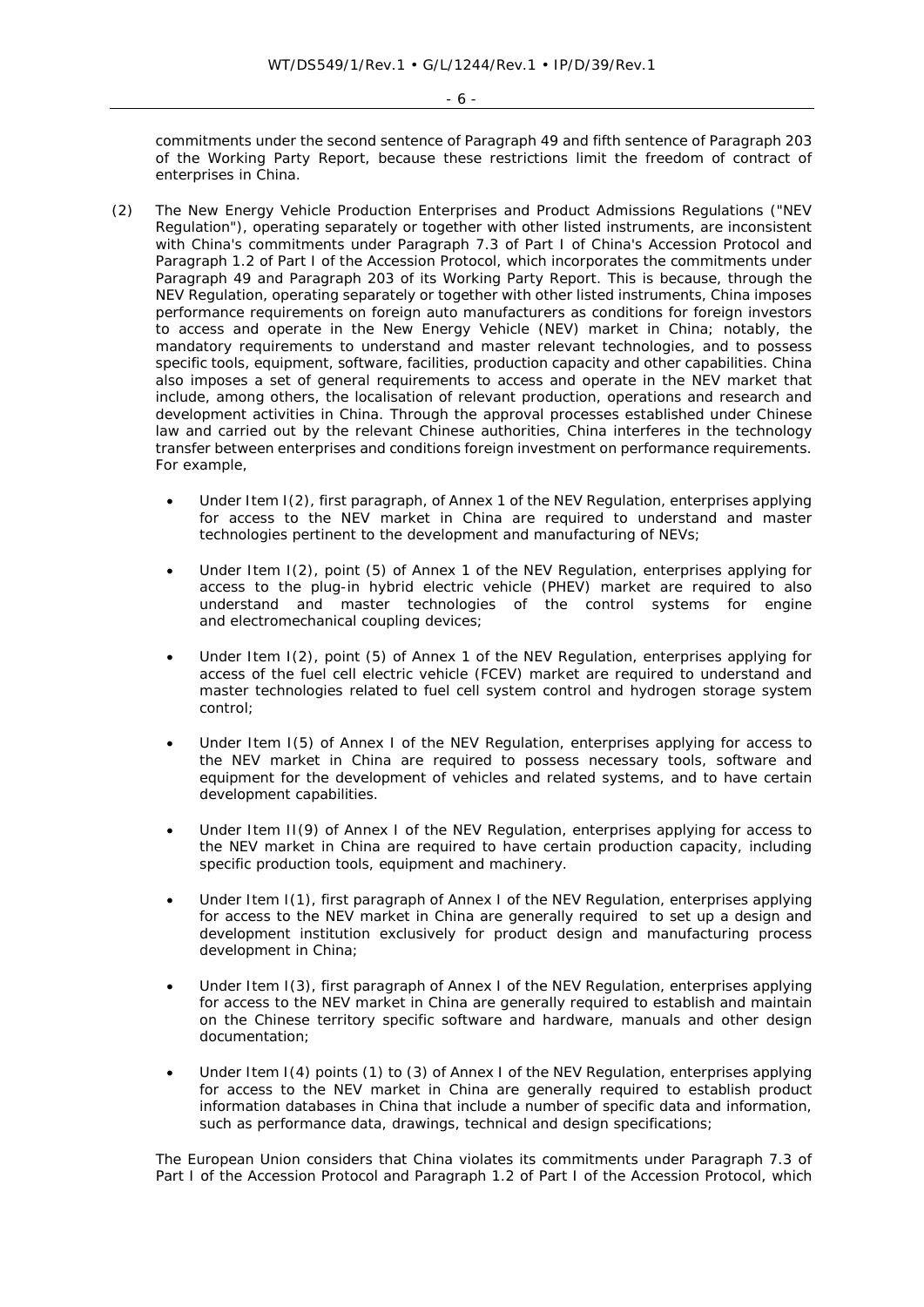- 7 -

incorporates the commitments under Paragraph 203 of the Working Party Report, which require China not to condition approval by Chinese authorities of the right of investment on performance requirements of *any* kind, such as the transfer of technology or the conduct of research and development in China. This is so, because the requirements established under the *NEV Regulation*, condition access to the NEV market in China, on the transfer of technology, software, tools and equipment to the joint ventures in China, and to localise production capabilities in China. Through the NEV Regulation, China also establishes a set of general requirements for approval, which include the establishment of design and development facilities in China, and the conduct of research and development activities in China.

- (3) The *Administration of the Examination, Approval and Registration of Foreign-invested Crop Seed Enterprises Provisions* ("Seed FIE Approval Provisions"), operating separately or together with other listed instruments, is inconsistent with China's commitments under Paragraph 7.3 of Part I of China's *Accession Protocol* and Paragraph 1.2 of Part I of the Accession Protocol, which incorporates the commitments under Paragraph 203 of its Working Party Report. This is because this law imposes requirements which relate to the transfer of technology, genetic material and biotechnology to China as conditions for the approval of foreign-invested crop seed enterprises. For example,
	- Article 4(1) requires that the foreign party to a foreign-invested crop seed enterprise shall be an enterprise that possesses a high level of scientific seed breeding, and seed production technology and enterprise management. The same requirement does not apply to the Chinese party of the foreign-invested crop seed enterprise.
	- Article 4(2) requires that the foreign-invested crop seed enterprise be capable of introducing or adopting superior varieties (germplasm resources), advanced seed technology and equipment from abroad.

In addition, the *Measures for the Administration of Crop Seed Production and Operation Licenses* ("Seed Measures"), operating separately or together with other listed instruments, are inconsistent with China's commitments under Paragraph 7.3 of Part I of China's *Accession Protocol* and Paragraph 1.2 of Part I of the Accession Protocol, which incorporates the commitments under Paragraph 203 of its Working Party Report. These Measures require foreign-invested enterprises applying for seed production and business licenses to meet specific targets in the investment in scientific research, thus conditioning the approval for the granting of the necessary licenses on the conduct of research and development in China. For example,

- Article 9(4) establishes specific research and development investment targets as percentages of the company's income or in absolute financial terms, as conditions to meet in order for a company to obtain the necessary licenses for seed production;
- Article 12 requires that companies applying for a seed production license submit detailed documentation including descriptions of the company's research and development activities.

The European Union considers that China violates its commitments under Paragraph 7.3 of Part I of the Accession Protocol and Paragraph 1.2 of Part I of the Accession Protocol, which incorporates the commitments under Paragraph 203 of the Working Party Report, which require China not to condition approval by Chinese authorities of the right of investment on performance requirements of *any* kind, such as the transfer of technology or the conduct of research and development in China. This is so, because the requirements established under the *Seed FIE Approval Provisions* and the *Seed Measures* condition access to the seed market in China, on the transfer of technology, biotechnology, valuable genetic material and valuable equipment to the joint ventures in China, as well as on the conduct of research and development activities in China.

(4) *The Regulations for the Implementation of the Law of the People's Republic of China on Chinese-Foreign Equity Joint Ventures* ("JV Regulation"), operating separately or together with other listed instruments, are inconsistent with Article 28.1(a) and (b), Article 28.2, Article 33,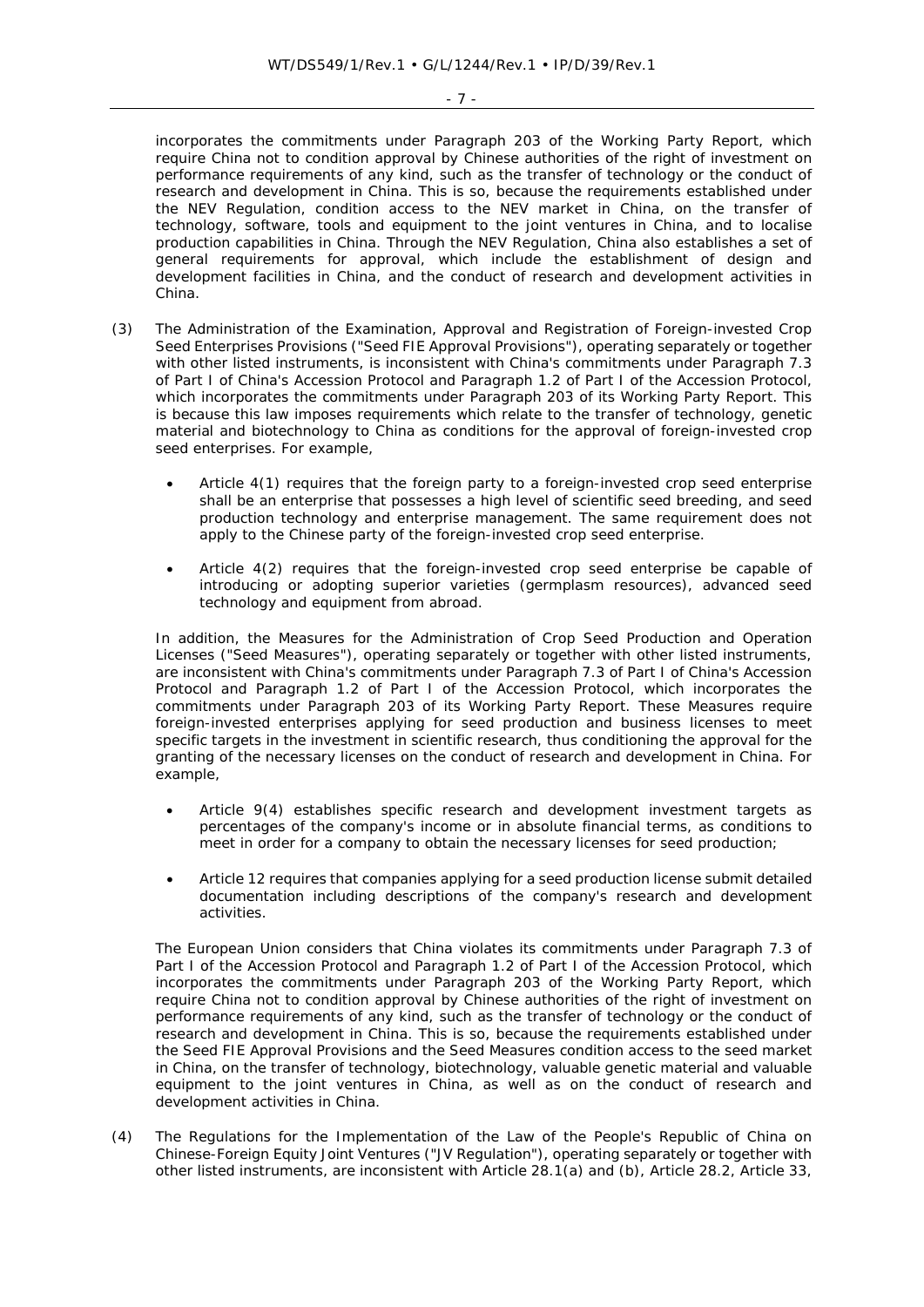Article 39.1, 39.2 and with China's commitment to provide national treatment under Article 3(1) of the TRIPS Agreement (each Article either solely or in conjunction with the others). Furthermore, they are inconsistent with China's commitment under Paragraph 1.2 of Part I of China's Accession Protocol, which incorporates the commitments of Paragraph 49 and Paragraph 203 of the Working Party Report. This is because China imposes restrictions on the rights of foreign intellectual property right holders, notably, on their right to freely negotiate and agree on market-based contractual terms in licensing and other technology-related contracts concerning the import of technology to China. For example:

- Point (3) of the second paragraph to Article 43 of the JV Regulation provides that the duration of a technology transfer agreement is generally no longer than 10 years;
- Point (4) of the second paragraph to Article 43 of the JV Regulation provides that the technology importing party retains the right to use the transferred technology continuously, after the expiration of the technology transfer agreement;
- The first paragraph of Article 43 of the JV Regulation provides a general examination and approval requirement for any technology transfers agreements entered into by a joint venture.

With respect to foreign patent holders, China violates Article 33 of the TRIPS Agreement, according to which the term of patent protection should be at least 20 years. In addition, it violates Article 28.1(a) and (b) of the TRIPS Agreement, because it unduly limits the exclusive rights of foreign patent holders. Furthermore, China limits the rights of foreign patent holders to assign or transfer by succession patents and to conclude licensing contracts, contrary to its obligations under Article 28.2 of the TRIPS Agreement. Because of these restrictions, China also fails to ensure effective protection for foreign intellectual property rights holders of undisclosed information contrary to its obligations under Article 39.1 and 39.2 of the TRIPS Agreement.

Domestic intellectual property right holders are not subject to such restrictions; China thus affords less favourable treatment to foreign intellectual property rights holders as compared to Chinese intellectual property rights holders, contrary to Article 3(1) of the TRIPS Agreement.

Because the restrictions at issue are contrary to China's obligations under the TRIPS Agreement, China also violates Paragraph 1.2 of Part I of the Accession Protocol, which incorporates China's commitments under the first sentence of Paragraph 49 of China's Working Party Report on Accession.

The European Union considers that China interferes in the technology transfer between enterprises contrary to Paragraph 1.2 of Part I of China's Accession Protocol, which incorporates China's commitment under the second sentence of Paragraph 49 of the Working Party Report, by subjecting to examination and approval by the Chinese authorities any technology transfers agreements entered into by a joint venture.

The European Union further considers that through the afore mentioned restrictions China violates Paragraph 1.2 of Part I of the Accession Protocol, which incorporates commitments under the fifth sentence of Paragraph 203 of the Working Party Report, because the restrictions set out in the JV Regulation as regards the terms and conditions of technology transfer limit the freedom of contract of enterprises in China.

(5) The *Regulations of the People's Republic of China on the Administration of the Import and Export of Technologies* ("TIER"), operating separately or together with other listed instruments, are inconsistent with Article 28.1(a) and (b), Article 28.2, Article 39.1 and 39.2 and with China's commitment to provide national treatment under Article 3(1) of the TRIPS Agreement (each Article either solely or in conjunction with the others). Furthermore, they are inconsistent with China's commitment under Paragraph 1.2 of Part I of the Accession Protocol, which incorporates, the commitments of Paragraph 49 and Paragraph 203 of the Working Party Report. This is because China imposes restrictions on the rights of foreign intellectual property right holders, notably, on their right to freely negotiate and agree on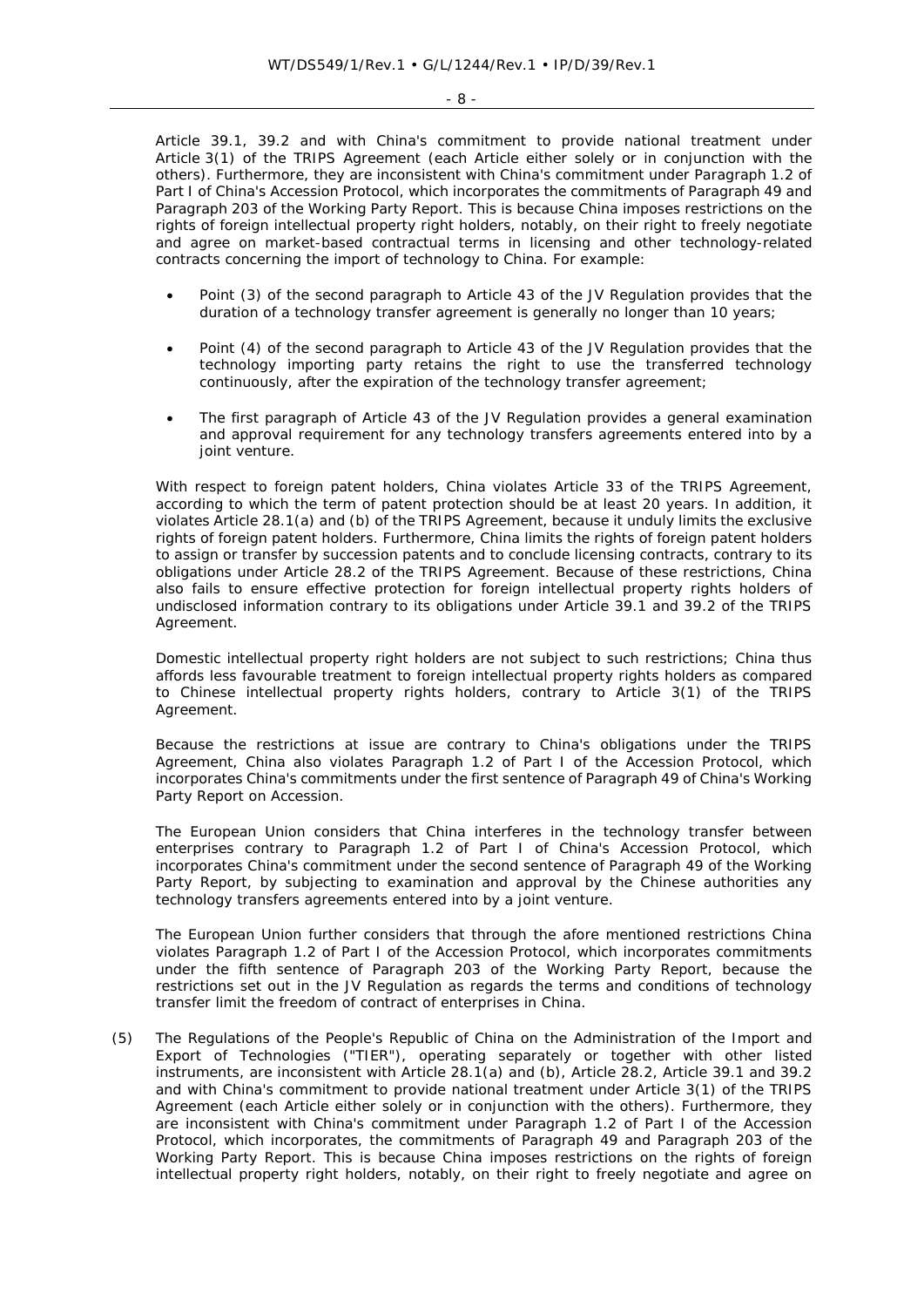market-based contractual terms in licensing and other technology-related contracts concerning the import of technology to China. For example:

- Article 24 TIER requires that licensors of imported technology indemnify licensees for all liabilities for infringement resulting from the use of the transferred technology;
- Article 27 TIER requires that any improvements to imported technology belong to the party making the improvement;
- Article 29 TIER restricts the terms of import technology contracts by prohibiting certain clauses in import technology transfer contracts. In particular, Article 29(3) TIER provides that a technology import contract cannot contain clauses restricting the transferee from improving the technology supplied by the supplying party, or restricting the receiving party from using the improved technology;

Foreign transferors of technology are subject to certain administrative burdens pursuant to Articles 10 through 21 TIER. Notably, importers of technologies that are restricted from imports are required to obtain a technology import license from the competent Chinese authorities. Moreover, copies of all contracts must be provided to the Chinese authorities and all contracts for the import of freely importable technologies must be notified to and registered by the Chinese authorities. These administrative requirements apply again, if a contract is subsequently amended or terminated;

China unduly limits the exclusive rights of foreign patent holders contrary to Article 28.1(a) and (b) of the TRIPS Agreement. China also limits the rights of foreign patent holders to assign or transfer by succession patents and to conclude licensing contracts, contrary to its obligation under Article 28.2 of the TRIPS Agreement. Because of these restrictions, China also fails to ensure an effective protection for foreign intellectual property rights holders of undisclosed information contrary to its obligations under Article 39.1 and 39.2 of the TRIPS Agreement.

Domestic intellectual property right holders are not subject to these restrictions in the context of domestic technology transactions. As a result, through the measures at issue China accords less favourable treatment to foreign intellectual property right holders compared to Chinese intellectual property right holders, contrary to Article 3(1) of the TRIPS Agreement.

Pursuant to the first sentence of Paragraph 49 of China's Working Party Report on Accession, China committed to only impose, apply or enforce laws, regulations or measures relating to the transfer of technology, production processes, or other proprietary knowledge to an individual or enterprise in its territory that were not inconsistent with the WTO Agreement on Trade-Related Aspects of Intellectual Property Rights ("TRIPS Agreement"). Through the measures at issue, which are contrary to China's obligations under the TRIPS Agreement, China thus also violates its commitments under the Working Party Report and thus violates Paragraph 1.2 of Part I of the Accession Protocol, which incorporates Paragraph 49 of China's Working Party Report.

The European Union considers that China interferes in the technology transfer between enterprises contrary to Paragraph 1.2 of Part I of China's Accession Protocol, which incorporates China's commitment under the second sentence of Paragraph 49 of the Working Party Report, by requiring importers of technology to re-/submit their contracts to the Chinese authorities for licensing or registration and to obtain the required approvals. Furthermore, China violates Paragraph 1.2 of Part I of the Accession Protocol, which incorporates commitments under the fifth sentence of Paragraph 203 of the Working Party Report, because the restrictions set out in the TIER as regards the terms and conditions of technology transfer, limit the freedom of contract of enterprises in China.

(6) Finally, China applies and administers its laws, regulations and other measures governing the transfer of technology into China with a view of inducing the transfer of foreign technology to China, which is contrary to China's obligations under Article X.3(a) of the GATT 1994 and Paragraph 2(A)2 of the Accession Protocol, because it does not constitute impartial and reasonable application and administration of its laws, regulations and other measures.